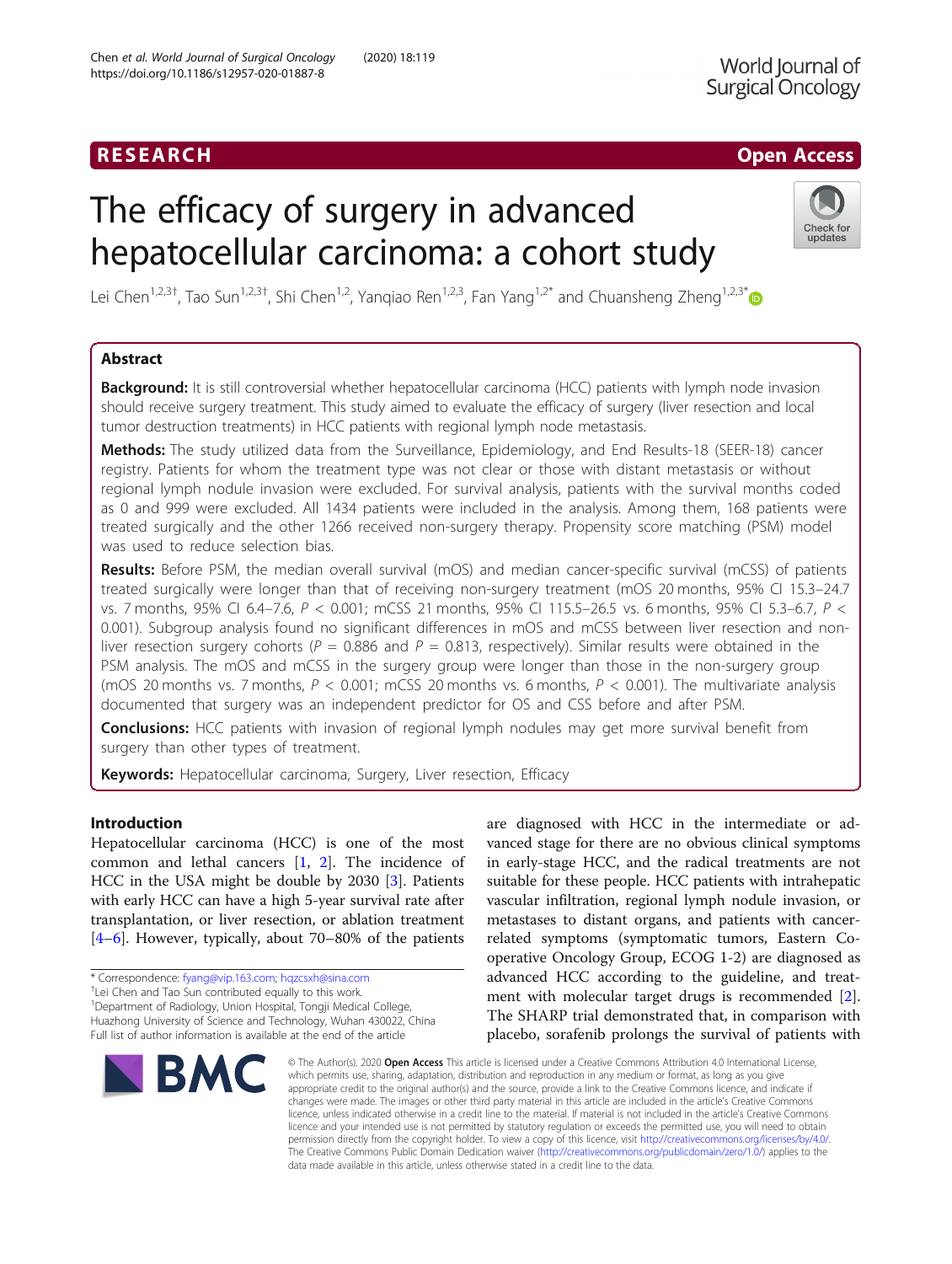advanced HCC by approximately 4 months [[7\]](#page-10-0). However, many patients discontinue the therapy because they cannot bear the complications of the drugs, which limited the effectiveness; as a result, only a small fraction of patients respond to pharmacologic treatment. Therefore, it is worth considering other treatments that may prolong the survival of patients with advanced HCC.

The current guideline does not recommend surgery for the treatment of advanced HCC patients [[2\]](#page-10-0). However, it has been proposed that patients with regional vascular, lymph node, or organ invasion, or limited distant metastases should not be defined as advanced cancer. Conversely, they should be considered as the stage between intermediate and late stages since they could get a better survival benefit through surgery [[8\]](#page-10-0). Recent data indicate that HCC patients with regional lymph node invasion or several metastasizes might receive the survival benefit from liver resection, ablation, radiotherapy, or transarterial chemoembolization (TACE) [[9](#page-10-0)–[13](#page-10-0)]. Although these studies presented encouraging results regarding the efficacy of surgery in patients with advanced HCC, the insufficient number of cases included in the analysis limits the strength of the conclusions reached.

The benefit of surgery in HCC patients with regional lymph nodule invasion remains unclear. Moreover, no randomized controlled trial (RCT) was conducted to address this issue. Therefore, the goal of the present study was to analyze the efficacy of surgery on HCC patients with regional lymph nodule invasion based on records available in the Surveillance, Epidemiology, and End Results-18 (SEER-18) database.

## Methods

This study utilized the information from a publicly available cancer registry, SEER-18. The database includes approximately 28% of the US population (Connecticut, San Francisco, Iowa, Detroit, New Mexico, Alaska Native Registry, Seattle, Hawaii, Utah, Atlanta, San Jose-Monterey, rural Georgia, Los Angeles, Kentucky, New Jersey, California [excluding San Francisco, San Jose-Monterey, and Los Angeles], Louisiana, and Georgia [excluding Atlanta and rural Georgia]). SEER-18 includes information on the site and extent of disease, treatment modality, patient survival, and demographic data.

The analysis included patients aged 30–84 years, diagnosed with HCC (International Classification of Diseases for Oncology, Third Edition (ICD-O-3), histology code 8170-8175, site code C22.0 (liver)) from 2004 to 2015. Patients for whom the treatment type was not clear or those with distant metastasis (including organs and lymph nodules) or without regional lymph nodule invasion were excluded. For survival analysis, patients with the survival months coded as 0 and 999 were excluded. A total of 1434 patients (all of them were AJCC 6th IIIC, TXN1M0-T4N1M0) were included in the study, 168 of them were treated surgically (including liver resection and local tumor destruction, cryoablation, percutaneous ethanol injection, radiofrequency ablation, and other), and 1266 received non-surgical treatment (Supplementary Figure [1\)](#page-9-0). In the surgery group, 4 patients received radiotherapy before the surgery and 7 patients received radiotherapy after the surgery. The characteristics of patients before propensity score matching (PSM) are listed in Table [1.](#page-2-0)

#### Study outcomes

The endpoint of this study was patient death. The overall survival (OS) of patients was defined from the time of HCC diagnosis to death. Cancer-specific survival was defined as the time from HCC diagnosis to death caused by cancer.

#### Statistical analysis

The data were extracted using the SEER\*Stat software (version 8.3.6). Categorical variables were analyzed by the chi-square test and Fisher's exact test. OS and CSS were plotted by the Kaplan-Meier method and compared by the log-rank test. Predictors for OS and CSS were analyzed by the Cox proportional risk model. In the research, the survival time was taken as dependent variables based on the model to analyze the influence of a lot of factors on survival. To reduce collinearity caused by some factors, we did not conduct univariate analysis, but conduct multivariate analysis directly. Multivariate analysis included the characteristics of gender, age, ethnicity, marital status, American Joint Committee on Cancer (AJCC) 6th T stage, year of diagnosis, tumor size, number of tumors, and the type of treatment (Table [2\)](#page-4-0).

Propensity score matching (PSM) was used to reduce potential confounding effects and selection bias. The characteristics of gender, age, ethnicity, marital status, AJCC 6th T stage, year of diagnosis, tumor size, number of tumors, and the type of treatment were included in PSM assessment. A total of 608 patients were generated by a 1:4 ratio matching with an optimal caliper of 0.2. The characteristics of patients after PSM are listed in Table [3.](#page-5-0)

All statistical analyses were performed using GraphPad Prism 8.0 (GraphPad Software, San Diego, CA) and SPSS v24.0 (IBM, Chicago, IL, USA) software.

## Results

## Survival analysis

Before PSM, the mOS in the surgery group (20 months, 95% CI 15.3–24.7) was longer than that in the nonsurgery group (7 months, 95% CI 6.4–7.6), and patients with surgery had higher survival rate than patients with non-surgery (HR 0.476, 95% CI 0.397, 0.571) (Fig. [1](#page-6-0)a). In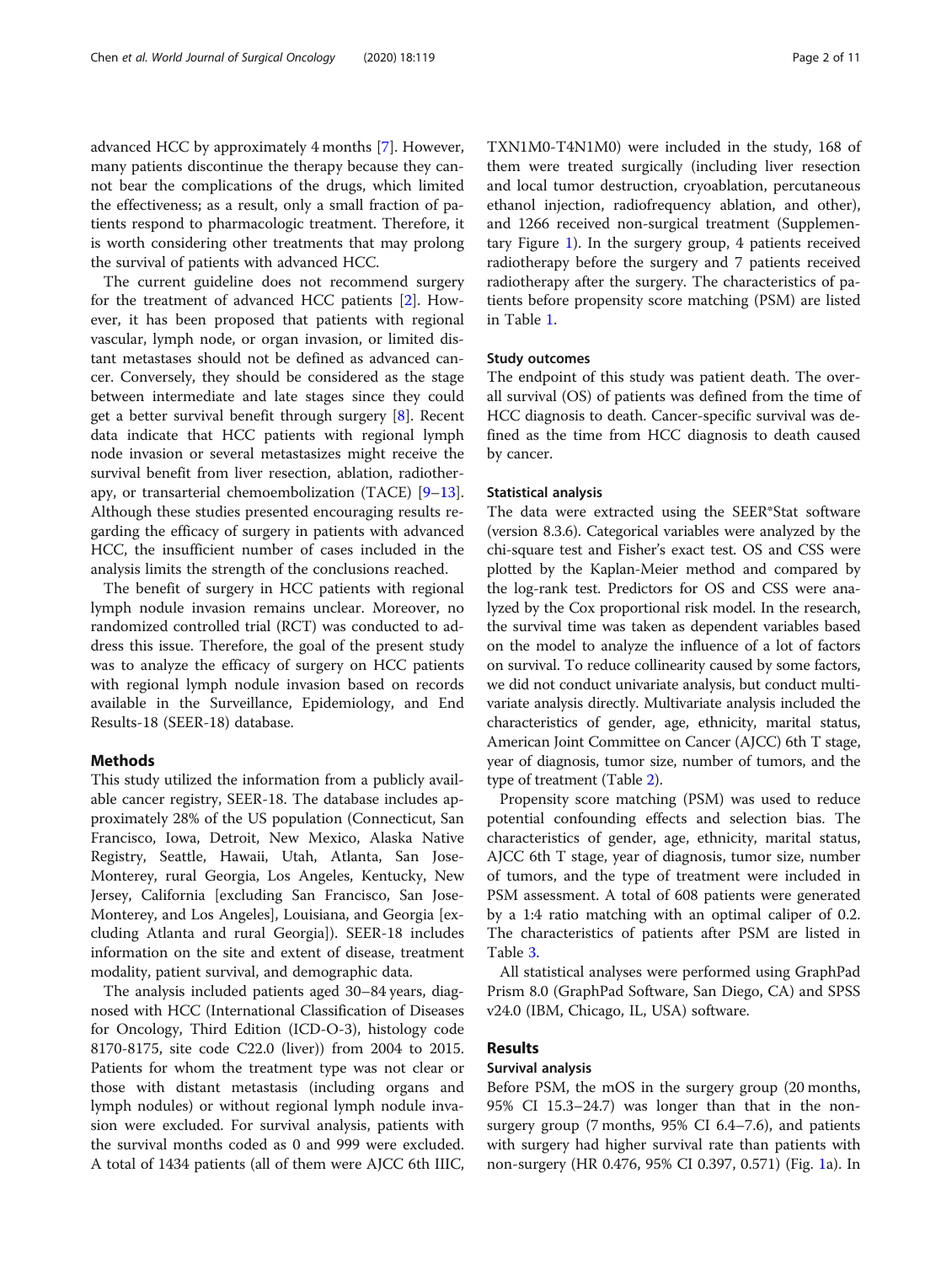| Characteristics   | All patients, no. (%), 1434 (100) |                          | $P$ value |
|-------------------|-----------------------------------|--------------------------|-----------|
|                   | Surgery, 168 (11.7)               | Non-surgery, 1266 (88.3) |           |
| Gender            |                                   |                          | 0.363     |
| Male              | 135 (80.4)                        | 1053 (83.2)              |           |
| Female            | 33 (19.6)                         | 213 (16.8)               |           |
| Age at diagnosis  |                                   |                          | 0.225     |
| $30 - 44$         | 7(4.2)                            | 27(2.1)                  |           |
| $45 - 59$         | 72 (42.8)                         | 499 (39.4)               |           |
| $60 - 74$         | 71 (42.3)                         | 563 (44.5)               |           |
| $75 - 84$         | 18 (10.7)                         | 177 (14)                 |           |
| Ethnicity         |                                   |                          | 0.373     |
| White             | 119 (70.8)                        | 871 (68.8)               |           |
| Black             | 23 (13.7)                         | 225 (17.8)               |           |
| Others            | 26 (15.5)                         | 170 (13.4)               |           |
| Marital status    |                                   |                          | 0.022     |
| Married           | 103 (61.3)                        | 638 (50.4)               |           |
| Single            | 57 (33.9)                         | 571 (45.1)               |           |
| Others            | 8(4.8)                            | 57 (4.5)                 |           |
| AJCC T stage      |                                   |                          | < 0.001   |
| T1                | 58 (34.5)                         | 289 (22.8)               |           |
| T <sub>2</sub>    | 51 (30.4)                         | 270 (21.3)               |           |
| T <sub>3</sub>    | 56 (33.3)                         | 627 (49.5)               |           |
| T4                | 2(1.2)                            | 65(5.1)                  |           |
| ${\sf TX}$        | 1(0.6)                            | 15(1.2)                  |           |
| Year of diagnosis |                                   |                          | < 0.001   |
| 2004-2006         | 49 (29.2)                         | 178 (14.1)               |           |
| 2007-2009         | 49 (29.2)                         | 249 (19.7)               |           |
| 2010-2012         | 28 (16.6)                         | 393 (31)                 |           |
| 2013-2015         | 42 (25)                           | 446 (35.2)               |           |
| Tumor size        |                                   |                          | 0.01      |
| $\leq 3$ cm       | 38 (22.6)                         | 181 (14.3)               |           |
| $3-5$ cm          | 39 (23.2)                         | 274 (21.6)               |           |
| $> 5$ cm          | 91 (54.2)                         | 811 (64.1)               |           |
| Tumor number      |                                   |                          | 0.428     |
| $\mathbf{1}$      | 142 (84.5)                        | 1104 (87.2)              |           |
| $\sqrt{2}$        | 19 (11.3)                         | 135 (10.7)               |           |
| 3                 | 6(3.6)                            | 23 (1.8)                 |           |
| > 3               | 1(0.6)                            | 4(0.3)                   |           |
| Radiotherapy      |                                   |                          | 0.115     |
| Yes               | 11(6.5)                           | 132 (10.4)               |           |
| $\rm No$          | 157 (93.5)                        | 1134 (89.6)              |           |
| Chemotherapy      |                                   |                          | 0.046     |
| Yes               | 77 (45.8)                         | 684 (54)                 |           |
| $\rm No$          | 91 (54.2)                         | 582 (46)                 |           |
| Liver resection   | 69                                | $\qquad \qquad -$        |           |

## <span id="page-2-0"></span>Table 1 The baseline characteristics of patients before PSM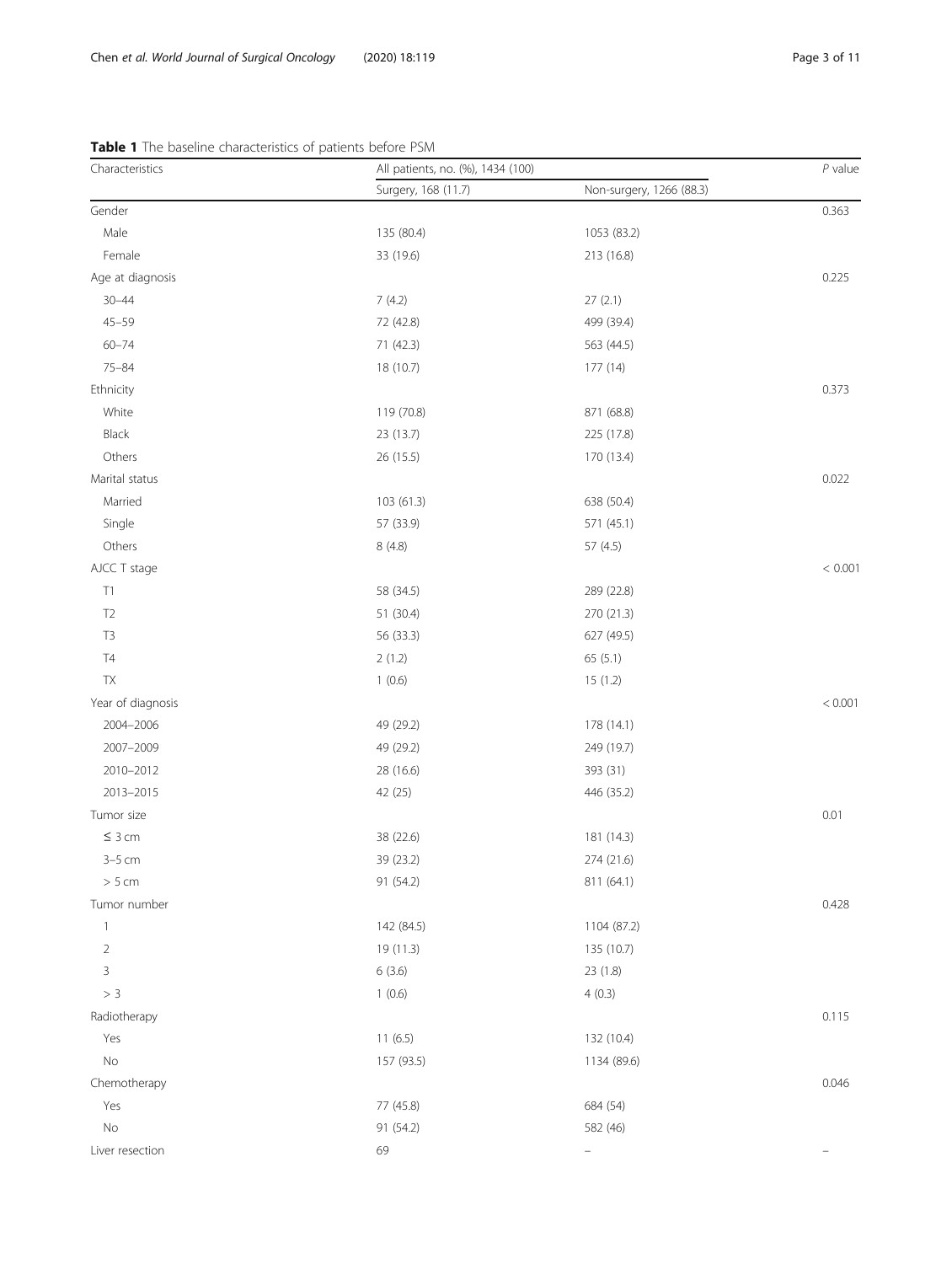| Characteristics                | All patients, no. (%), 1434 (100) |                          | $P$ value |  |
|--------------------------------|-----------------------------------|--------------------------|-----------|--|
|                                | Surgery, 168 (11.7)               | Non-surgery, 1266 (88.3) |           |  |
| Wedge or segmental resection   | 27                                |                          |           |  |
| Lobectomy                      | 25                                |                          |           |  |
| Extended lobectomy             | 14                                |                          |           |  |
| Hepatectomy                    | 3                                 |                          |           |  |
| Non-liver resection            | 99                                |                          |           |  |
| Local tumor destruction        | 30                                |                          |           |  |
| Cryoablation                   | $\overline{2}$                    |                          |           |  |
| Percutaneous ethanol injection | 5                                 |                          |           |  |
| Radiofrequency ablation        | 55                                |                          |           |  |
| Others                         | 7                                 |                          |           |  |

Table 1 The baseline characteristics of patients before PSM (Continued)

the surgery group, the subgroup analysis showed that mOS in the liver resection group (16 months, 95% CI 8.2– 23.8) was similar to that in the non-liver resection group ([2](#page-7-0)2 months, 95% CI 16.6–27.4) ( $P = 0.886$ ) (Fig. 2a). In the liver resection subgroup, mOS of patients with liver resection combined with the removal of regional lymph nodes (14 months, 95% CI 9.5–18.5) was similar with liver resection alone (24 months, 95% CI 21.1–26.9) ( $P = 0.142$ ) (Fig. [2c](#page-7-0)). The mOS of patients with liver resection was longer than the mOS of patients with non-surgery ( $P < 0.001$ ) (Supplementary Figure [2](#page-9-0)A). However, the mOS of patients with liver resection combined with the removal of regional lymph nodes was similar with the mOS of patients with non-liver resection ( $P = 0.354$ ) (Supplementary Figure [2C](#page-9-0)).

Similar results were obtained in the analysis of CSS. The mCSS of patients treated surgically (21 months, 95% CI 15.5–26.5) was longer than in patients subjected to non-surgical treatment (6 months, 95% CI 5.3–6.7), and patients with surgery had lower cancer-specific death rate than patients with non-surgery (HR 0.475, 95% CI 0.389, 0.580) (Fig. [1b](#page-6-0)). In the subgroup analysis of the surgery group, the mCSS in patients with liver resection (18 months, 95% CI 10–26) was slightly shorter than that in patients treated without liver resection surgery (21 months,  $95\%$  CI 15.4–[2](#page-7-0)6.6) ( $P = 0.813$ ) (Fig. 2b). The mCSS in patients with liver resection alone (25 months, 95% CI 20–30) was longer than with liver resection combined with lymph node removal (14 months, 95% CI 9.5–18.5) ( $P = 0.058$ ) (Fig. [2](#page-7-0)d). The mCSS of patients with liver resection was longer than the mCSS of patients with non-surgery ( $P < 0.001$ ) (Supplementary Figure [2B](#page-9-0)). However, the mCSS of patients with liver resection combined with the removal of regional lymph nodes was similar with the mCSS of patients with nonliver resection ( $P = 0.226$  $P = 0.226$  $P = 0.226$ ) (Supplementary Figure 2D).

After PSM, the mOS and mCSS in the surgery group (mOS 20 months, 95% CI 15.1–24.9; mCSS 20 months, 95% CI 14.6–25.4) were longer than those in the nonsurgery group (mOS 7 months, 95% CI 5.9–8.1; mCSS 6 months, 95% CI 4.8–7.2) ( $P < 0.001$  for both mOS and mCSS) (Fig. [3](#page-7-0)a, b).

### Predictors for OS and CSS

Before PSM, the multivariate logistic regression analysis demonstrated that the treatments (non-surgery: HR 2.115; 95% CI 1.789–2.501, P < 0.001) were independent predictors for OS in advanced HCC patients. Older age, higher AJCC stage, larger tumor size, and without receiving radiotherapy, chemotherapy, and surgical treatment were associated with worse outcome in all patients (Table [2\)](#page-4-0). For CSS, similar results were obtained in the multivariate logistic regression analysis for CSS. Older age, higher AJCC stage, larger tumor size, and without receiving radiotherapy, chemotherapy, and surgical treatment were all correlated with a shorter CSS of the patients (Table [2](#page-4-0)).

After PSM, the multivariate logistic regression analysis showed that older patients, patients with high AJCC T stage, larger tumor size, and without receiving radiotherapy, chemotherapy, and surgical treatment had worse OS and CSS (Table [4\)](#page-8-0).

## **Discussion**

The most widely adopted HCC staging system is based on the Barcelona Clinical Liver Cancer (BCLC) criteria [[14](#page-10-0)]. BCLC staging is endorsed by the guidelines of the American Association for the Study of Liver Diseases (AASLD) and the European Association for the Study of the Liver (EASL) due to its ability to account for liver function, tumor burden, and prognosis prediction [\[2](#page-10-0), [15](#page-10-0)]. The BCLC criteria recommend that early-intermediate HCC patients with good liver function (Child-Pugh A-B) and physical condition (ECOG 0) should be treated surgically (liver resection, liver transplantation or ablation for early HCC, and TACE) [[14](#page-10-0)]. However, accumulating evidence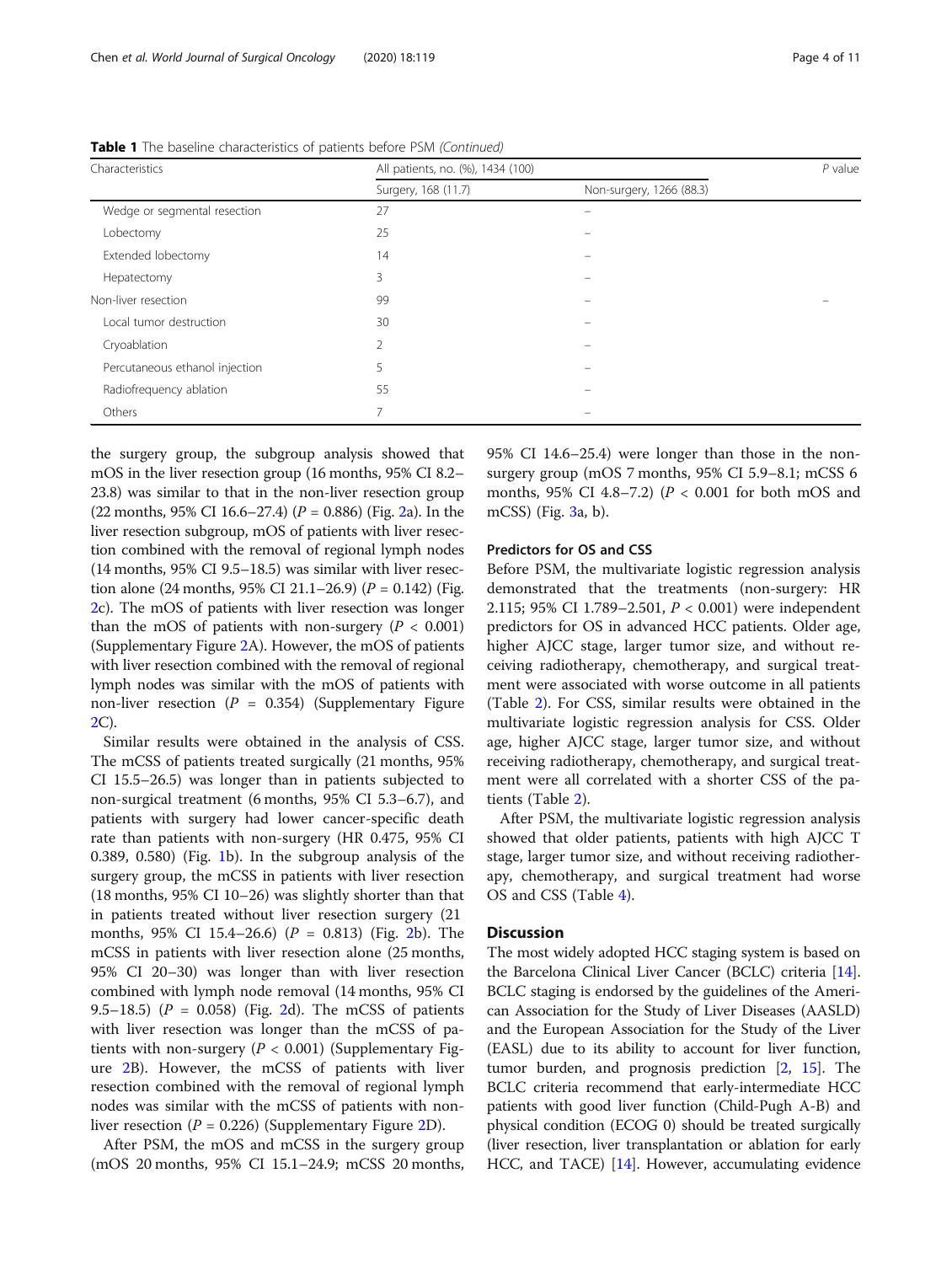| Characteristics   | Multivariate analysis         |           |                                       |           |  |
|-------------------|-------------------------------|-----------|---------------------------------------|-----------|--|
|                   | Overall survival, HR (95% CI) | $P$ value | Cancer-specific survival, HR (95% CI) | $P$ value |  |
| Gender            |                               |           |                                       |           |  |
| Male              | Reference                     |           | Reference                             |           |  |
| Female            | 1.104 (0.950, 1.282)          | 0.196     | 0.982 (0.826, 1.167)                  | 0.833     |  |
| Age at diagnosis  |                               |           |                                       |           |  |
| $30 - 44$         | Reference                     |           | Reference                             |           |  |
| $45 - 59$         | 1.493 (1.025, 2.173)          | 0.037     | 1.725 (1.132, 2.627)                  | 0.011     |  |
| $60 - 74$         | 1.487 (1.023, 2.162)          | 0.038     | 1.768 (1.160, 2.692)                  | 0.008     |  |
| $75 - 84$         | 1.586 (1.068, 2.357)          | 0.022     | 1.842 (1.176, 2.884)                  | 0.008     |  |
| Ethnicity         |                               |           |                                       |           |  |
| White             | Reference                     |           | Reference                             |           |  |
| Black             | 0.955 (0.823, 1.109)          | 0.548     | 0.914 (0.772, 1.084)                  | 0.302     |  |
| Others            | 0.914 (0.773, 1.082)          | 0.914     | 0.946 (0.788, 1.136)                  | 0.551     |  |
| Marital status    |                               |           |                                       |           |  |
| Married           | Reference                     |           | Reference                             |           |  |
| Single            | 1.010 (0.898, 1.135)          | 0.869     | 1.040 (0.913, 1.186)                  | 0.554     |  |
| Others            | 0.988 (0.749, 1.303)          | 0.931     | 1.066 (0.793, 1.433)                  | 0.674     |  |
| AJCC T stage      |                               |           |                                       |           |  |
| T1                | Reference                     |           | Reference                             |           |  |
| T <sub>2</sub>    | 1.165 (0.980, 1.385)          | 0.084     | 1.230 (1.09, 1.500)                   | 0.040     |  |
| T <sub>3</sub>    | 1.418 (1.217, 1.652)          | < 0.001   | 1.412 (1.189, 1.677)                  | < 0.001   |  |
| T <sub>4</sub>    | 1.703 (1.294, 2.240)          | < 0.001   | 1.881 (1.398, 2.529)                  | < 0.001   |  |
| TX                | 1.443 (0.868, 2.400)          | 0.157     | 1.343 (0.729, 2.474)                  | 0.344     |  |
| Year of diagnosis |                               |           |                                       |           |  |
| 2004-2006         | Reference                     |           | Reference                             |           |  |
| 2007-2009         | 0.948 (0.791, 1.137)          | 0.564     | 0.973 (0.794, 1.191)                  | 0.789     |  |
| 2010-2012         | 1.197 (1.009, 1.421)          | 0.039     | 1.175 (0.970, 1.424)                  | 0.100     |  |
| 2013-2015         | 1.109 (0.930, 1.322)          | 0.251     | 1.070 (0.878, 1.303)                  | 0.503     |  |
| Tumor size        |                               |           |                                       |           |  |
| $\leq$ 3 cm       | Reference                     |           | Reference                             |           |  |
| $3-5$ cm          | 1.305 (1.080, 1.577)          | 0.006     | 1.432 (1.151, 1.781)                  | 0.001     |  |
| $>5$ cm           | 1.685 (1.392, 2.039)          | < 0.001   | 1.857 (1.487, 2.318)                  | < 0.001   |  |
| Tumor number      |                               |           |                                       |           |  |
| $\overline{1}$    | Reference                     |           | Reference                             |           |  |
| $\overline{2}$    | 0.872 (0.727, 1.046)          | 0.141     | 0.740 (0.461, 1.186)                  | 0.210     |  |
| 3                 | 0.577 (0.368, 0.904)          | 0.016     | Ν                                     | 0.879     |  |
| $>$ 3             | 1.528 (0.631, 3.702)          | 0.348     | ${\cal N}$                            | Ν         |  |
| Radiotherapy      |                               |           |                                       |           |  |
| Yes               | Reference                     |           | Reference                             |           |  |
| No                | 1.550 (1.281, 1.876)          | < 0.001   | 1.524 (1.230, 1.888)                  | < 0.001   |  |
| Chemotherapy      |                               |           |                                       |           |  |
| Yes               | Reference                     |           | Reference                             |           |  |
| No                | 1.664 (1.485, 1.865)          | < 0.001   | 1.772 (1.559, 2.015)                  | < 0.001   |  |
| Surgery           |                               |           |                                       |           |  |
| Yes               | Reference                     |           | Reference                             |           |  |
| No                | 2.118 (1.756, 2.555)          | < 0.001   | 2.115 (1.789, 2.501)                  | < 0.001   |  |

<span id="page-4-0"></span>Table 2 Multivariate analysis of predictors for mortality and cancer-specific death before PSM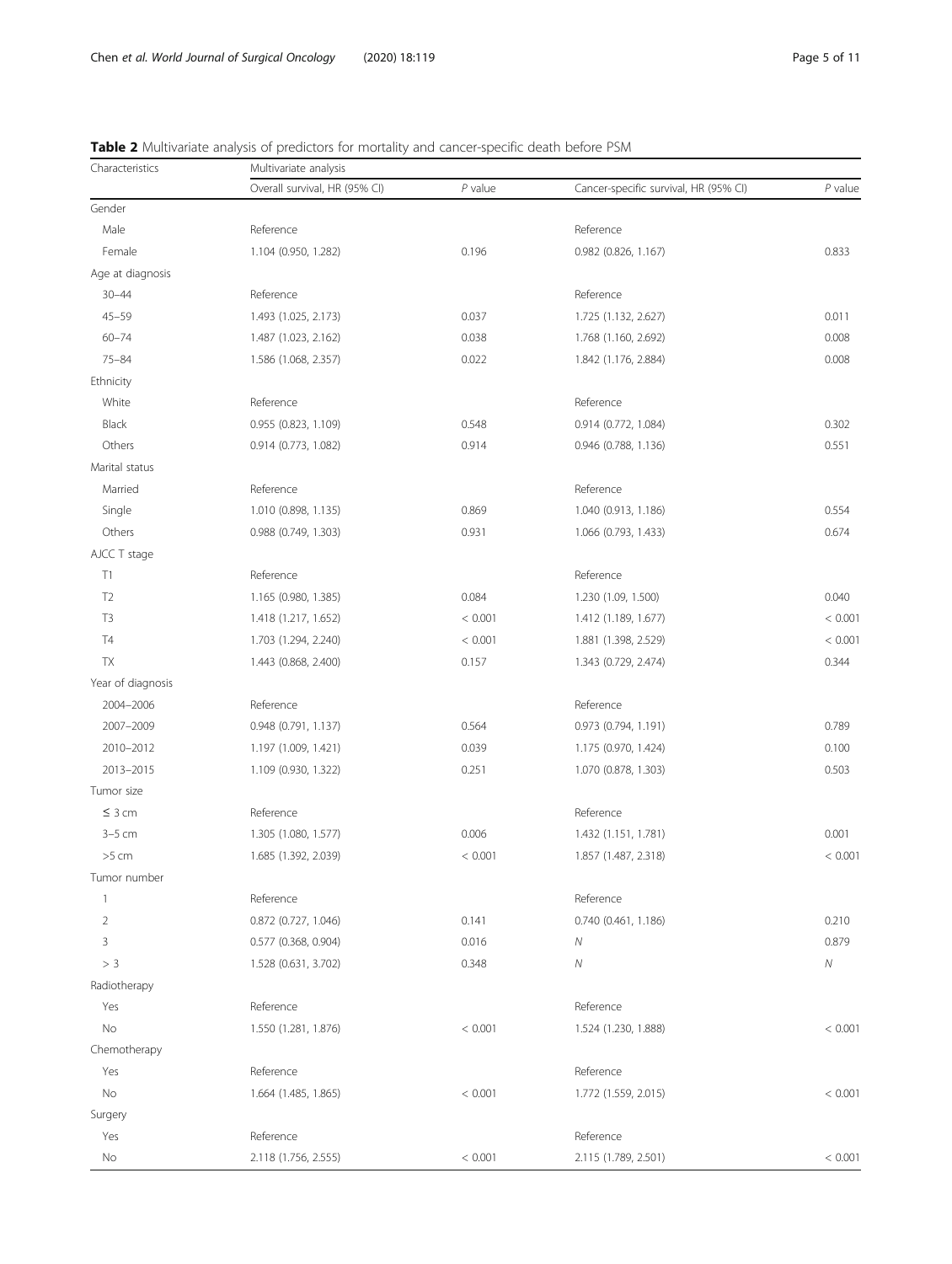| Characteristics   | All patients, no. (%), 608 (100) |                         |           |
|-------------------|----------------------------------|-------------------------|-----------|
|                   | Surgery, 165 (27.1)              | Non-surgery, 443 (72.9) | $P$ value |
| Gender            |                                  |                         | 0.977     |
| Male              | 135 (81.8)                       | 362 (81.7)              |           |
| Female            | 30 (18.2)                        | 81 (18.3)               |           |
| Age at diagnosis  |                                  |                         | 0.765     |
| $30 - 44$         | 7(4.2)                           | 12(2.7)                 |           |
| $45 - 59$         | 69 (41.8)                        | 179 (40.4)              |           |
| $60 - 74$         | 71 (43.1)                        | 201 (45.4)              |           |
| $75 - 84$         | 18 (10.9)                        | 51 (11.5)               |           |
| Ethnicity         |                                  |                         | 0.511     |
| White             | 116 (70.3)                       | 324 (73.1)              |           |
| Black             | 23 (13.9)                        | 65 (14.7)               |           |
| Others            | 26 (15.8)                        | 54 (12.2)               |           |
| Marital status    |                                  |                         | 0.284     |
| Married           | 100 (60.6)                       | 257 (58)                |           |
| Single            | 57 (34.5)                        | 174 (39.3)              |           |
| Others            | 8 (4.9)                          | 12(2.7)                 |           |
| AJCC T stage      |                                  |                         | 0.635     |
| $\top 1$          | 55 (33.4)                        | 145 (32.7)              |           |
| T <sub>2</sub>    | 51 (30.9)                        | 121 (27.3)              |           |
| T <sub>3</sub>    | 56 (33.9)                        | 159 (35.9)              |           |
| $\mathsf{T}4$     | 2(1.2)                           | 14(3.2)                 |           |
| TX                | 1(0.6)                           | 4(0.9)                  |           |
| Year of diagnosis |                                  |                         | 0.228     |
| 2004-2006         | 46 (27.9)                        | 107 (24.2)              |           |
| 2007-2009         | 49 (29.7)                        | 116 (26.2)              |           |
| 2010-2012         | 28 (17)                          | 109 (24.6)              |           |
| 2013-2015         | 42 (25.4)                        | 111(25)                 |           |
| Tumor size        |                                  |                         | 0.532     |
| $\leq 3$ cm       | 37 (22.4)                        | 84 (19)                 |           |
| $3-5$ cm          | 38 (23)                          | 117 (26.4)              |           |
| > 5 cm            | 90 (54.6)                        | 242 (54.6)              |           |
| Tumor number      |                                  |                         | 0.208     |
| $\mathbf{1}$      | 141 (85.5)                       | 402 (90.7)              |           |
| $\overline{2}$    | 18 (10.9)                        | 34 (7.7)                |           |
| 3                 | 5(3)                             | 5(1.1)                  |           |
| > 3               | 1(0.6)                           | 2(0.5)                  |           |
| Radiotherapy      |                                  |                         | 0.796     |
| Yes               | 11(6.7)                          | 27(6.1)                 |           |
| $\rm No$          | 154 (93.3)                       | 416 (93.9)              |           |
| Chemotherapy      |                                  |                         | 0.950     |
| Yes               | 77 (46.7)                        | 208 (47)                |           |
| $\rm No$          | 88 (53.3)                        | 235 (53)                |           |
| Liver resection   | 68                               |                         |           |

## <span id="page-5-0"></span>Table 3 The baseline characteristics of patients after PSM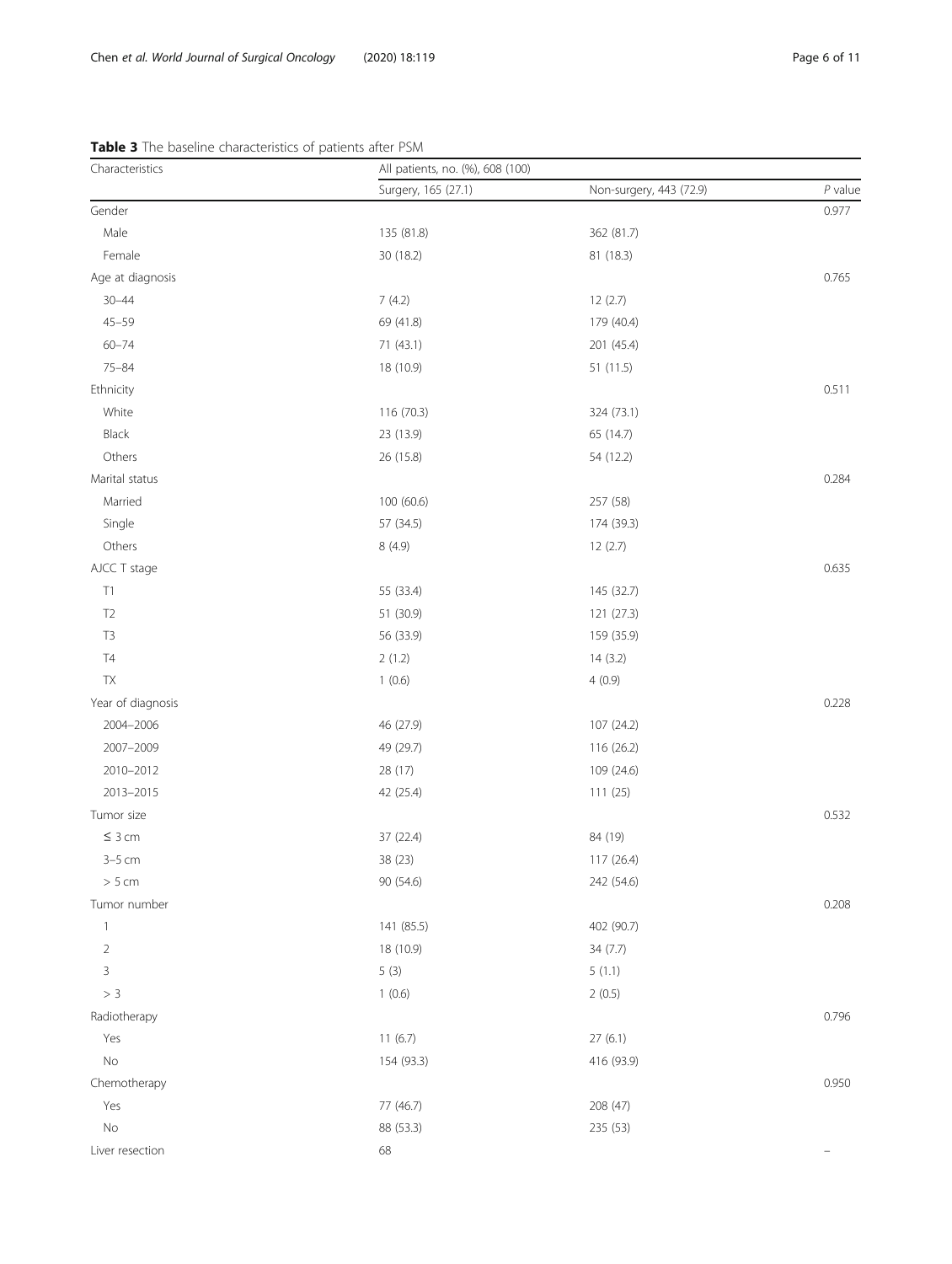| Characteristics                | All patients, no. (%), 608 (100) |                         |           |  |
|--------------------------------|----------------------------------|-------------------------|-----------|--|
|                                | Surgery, 165 (27.1)              | Non-surgery, 443 (72.9) | $P$ value |  |
| Wedge or segmental resection   | 27                               |                         |           |  |
| Lobectomy                      | 24                               |                         |           |  |
| Extended lobectomy             | 14                               |                         |           |  |
| Hepatectomy                    | 3                                |                         |           |  |
| Non-liver resection            | 97                               |                         |           |  |
| Local tumor destruction        | 30                               |                         |           |  |
| Cryoablation                   | $\overline{2}$                   |                         |           |  |
| Percutaneous ethanol injection | 5                                |                         |           |  |
| Radiofrequency ablation        | 53                               |                         |           |  |
| Others                         | $\overline{7}$                   |                         |           |  |

<span id="page-6-0"></span>Table 3 The baseline characteristics of patients after PSM (Continued)

supports the conclusion that patients with intermediate HCC can obtain a better survival benefit from liver resection than from TACE [[16](#page-10-0)–[18\]](#page-10-0), and patients with advanced HCC can get good efficacy from surgery alone or in combination with other treatments [\[19\]](#page-10-0).

Patients with advanced HCC often have poor survival outcomes due to cancer-related impairment of liver function or physical condition. Previous studies documented that advanced HCC patients with lymph node invasion or metastases had median survival times of 6–8 months [\[20](#page-10-0), [21\]](#page-10-0). However, the same group of patients treated with molecular targeted drugs, surgery alone, or a combination of both therapies could expect longer survival times of  $7.0-20.4$  $7.0-20.4$  months  $[7, 22-25]$  $[7, 22-25]$  $[7, 22-25]$  $[7, 22-25]$ . In these analyses, the combination of surgery with molecular targeted drugs or with another surgery often resulted in longer mOS. Duffy and coworkers have found that patients with advanced HCC treated with the combination of tremelimumab and liver ablation had mOS of 12.3 months [[26\]](#page-10-0), which was longer than the mOS of patients treated with sorafenib alone [[27\]](#page-10-0). A randomized phase II trial compared the efficacy of treatment by a combination of sorafenib and hepatic arterial infusion chemotherapy with that of using sorafenib alone, which has found that patients with combined therapies had longer mOS than that of single treatment [[25](#page-10-0)]. The usage of surgical treatment for patients with advanced HCC is limited because it might lead to liver failure and early death. However, emergent new technologies, such as laparoscopic surgery, microwave ablation, and TACE with drugeluting beads, limit the damage of surgery to patients and liver function. Therefore, patients with Child-Pugh A or B might get survival benefit from surgery.

The current study demonstrated that mOS of patients with surgical treatment was 20 months before PSM, which was longer than in patients treated non-surgically included in previous studies presented (mOS 7.4–7.9 months) [\[9](#page-10-0), [27](#page-10-0), [28](#page-10-0)]. Kokudo and collaborators compared the efficacy of HCC patients with portal vein tumor thrombosis who received liver resection with who received other treatments, and found that patients with liver resection had longer mOS than those not subjected to liver resection [[29\]](#page-10-0). Similar results were obtained in the present study; patients with liver resection had

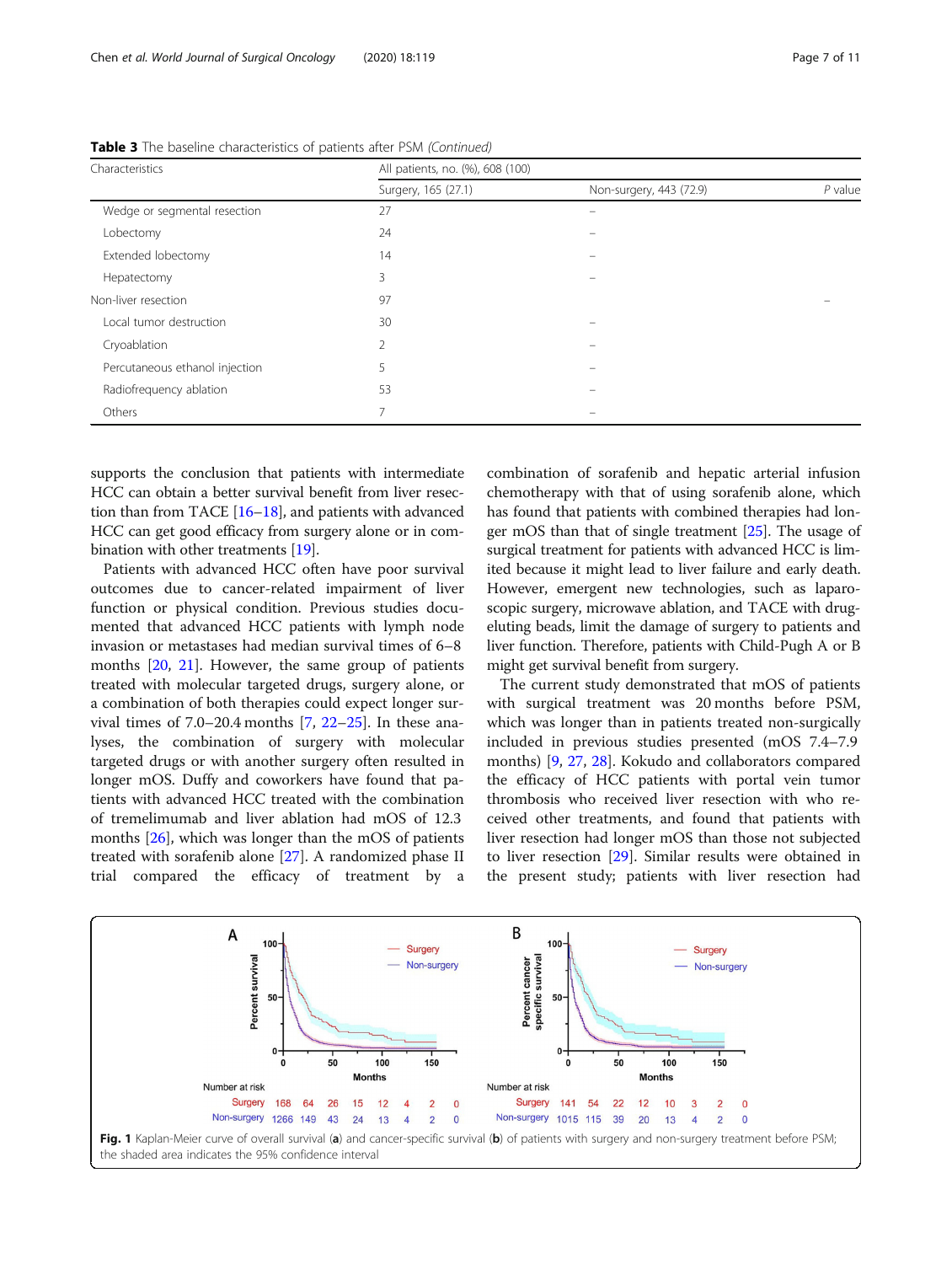<span id="page-7-0"></span>

longer mOS than patients with non-surgical treatment. However, in a subgroup analysis, mOS in patients with liver resection was comparable to that in patients undergoing procedures (such as ablation), suggesting that liver resection might not be the preferred modality in patients with regional lymph node invasion. In the liver resection group, patients with liver resection and lymph nodes resection had no longer mOS than that of liver resection alone, and there was no difference in mCSS between the two groups. Our findings suggest that in patients treated with liver resection, it should be not recommended to remove regional lymph nodes. However, the findings are hypothesis-generating rather than conclusive, and further research in this area is required. After PSM and reduction of the selection biases and confounding effects, the mOS and mCSS in the surgery group were still

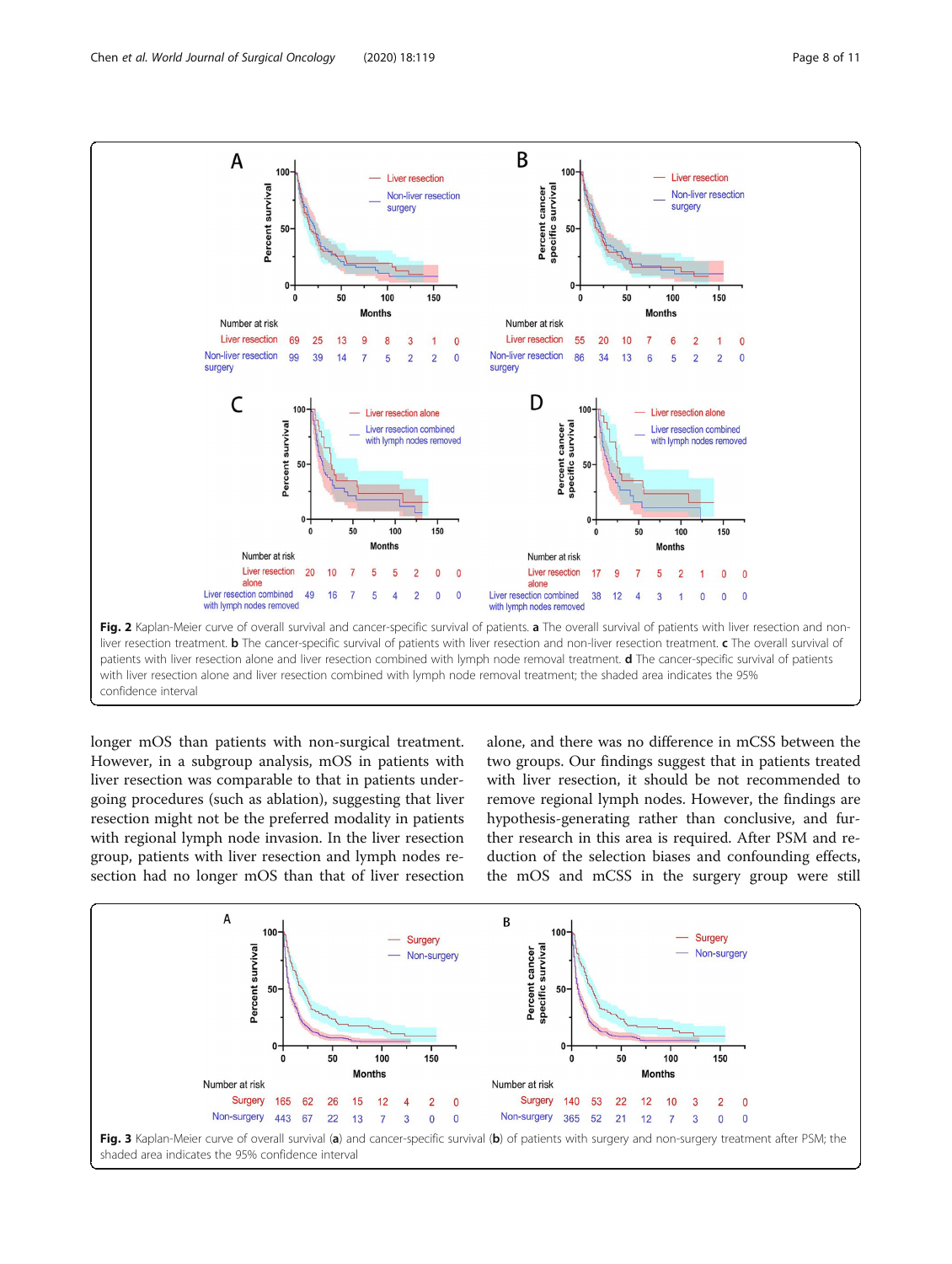| Characteristics   | Multivariate analysis         |           |                                       |            |  |
|-------------------|-------------------------------|-----------|---------------------------------------|------------|--|
|                   | Overall survival, HR (95% CI) | $P$ value | Cancer-specific survival, HR (95% CI) | $P$ value  |  |
| Gender            |                               |           |                                       |            |  |
| Male              | Reference                     |           | Reference                             |            |  |
| Female            | 1.121 (0.890, 1.411)          | 0.332     | 0.912 (0.696, 1.194)                  | 0.501      |  |
| Age at diagnosis  |                               |           |                                       |            |  |
| $30 - 44$         | Reference                     |           | Reference                             |            |  |
| $45 - 59$         | 2.384 (1.369, 4.153)          | 0.002     | 2.874 (1.539, 5.365)                  | 0.001      |  |
| $60 - 74$         | 2.397 (1.382, 4.158)          | 0.002     | 3.055 (1.645, 5.674)                  | < 0.001    |  |
| $75 - 84$         | 2.631 (1.456, 4.757)          | 0.001     | 3.059 (1.562, 5.993)                  | 0.001      |  |
| Ethnicity         |                               |           |                                       |            |  |
| White             | Reference                     |           | Reference                             |            |  |
| Black             | 0.913 (0.706, 1.181)          | 0.490     | 0.844 (0.634, 1.121)                  | 0.844      |  |
| Others            | 0.8886 (0.675, 1.162)         | 0.380     | 0.959 (0.709, 1.296)                  | 0.959      |  |
| Marital status    |                               |           |                                       |            |  |
| Married           | Reference                     |           | Reference                             |            |  |
| Single            | 0.968 (0.800, 1.172)          | 0.741     | 1.026 (0.832, 1.264)                  | 0.812      |  |
| Others            | 1.323 (0.792, 2.209)          | 0.285     | 1.429 (0.837, 2.442)                  | 0.191      |  |
| AJCC T stage      |                               |           |                                       |            |  |
| T1                | Reference                     |           | Reference                             |            |  |
| T <sub>2</sub>    | 1.324 (1.044, 1.679)          | 0.021     | 1.381 (1.054, 1.811)                  | 0.019      |  |
| T <sub>3</sub>    | 1.316 (1.024, 1.691)          | 0.032     | 1.359 (1.031, 1.790)                  | 0.030      |  |
| T4                | 1.766 (1.028, 3.034)          | 0.039     | 1.682 (0.941, 3.008)                  | 0.079      |  |
| <b>TX</b>         | 1.462 (0.588, 3.633)          | 0.413     | 1.322 (0.478, 3.661)                  | 0.591      |  |
| Year of diagnosis |                               |           |                                       |            |  |
| 2004-2006         | Reference                     |           | Reference                             |            |  |
| 2007-2009         | 0.903 (0.711, 1.147)          | 0.219     | 0.852 (0.655, 1.108)                  | 0.232      |  |
| 2010-2012         | 1.027 (0.798, 1.322)          | 0.834     | 0.932 (0.701, 1.239)                  | 0.627      |  |
| 2013-2015         | 0.976 (0.748, 1.274)          | 0.858     | 0.886 (0.659, 1.192)                  | 0.423      |  |
| Tumor size        |                               |           |                                       |            |  |
| $\leq 3$ cm       | Reference                     |           | Reference                             |            |  |
| $3-5$ cm          | 1.355 (1.040, 1.767)          | 0.025     | 1.556 (1.149, 2.107)                  | 0.004      |  |
| > 5 cm            | 1.940 (1.462, 2.575)          | < 0.001   | 2.173 (1.557, 3.032)                  | < 0.001    |  |
| Tumor number      |                               |           |                                       |            |  |
| $\mathbf{1}$      | Reference                     |           | Reference                             |            |  |
| $\overline{2}$    | 0.746 (0.538, 1.035)          | 0.499     | 0.927 (0.450, 1.906)                  | 0.927      |  |
| 3                 | 0.307 (0.125, 0.754)          | 0.010     | Ν                                     | 0.923      |  |
| $>$ 3             | 1.546 (0.483, 4.954)          | 0.463     | Ν                                     | ${\cal N}$ |  |
| Radiotherapy      |                               |           |                                       |            |  |
| Yes               | Reference                     |           | Reference                             |            |  |
| No                | 1.765 (1.194, 2.607)          | 0.004     | 1.931 (1.262, 2.953)                  | 0.002      |  |
| Chemotherapy      |                               |           |                                       |            |  |
| Yes               | Reference                     |           | Reference                             |            |  |
| No                | 1.660 (1.383, 1.991)          | < 0.001   | 1.852 (1.510, 2.271)                  | < 0.001    |  |
| Surgery           |                               |           |                                       |            |  |

<span id="page-8-0"></span>Table 4 Multivariate analysis of predictors for mortality and cancer-specific death after PSM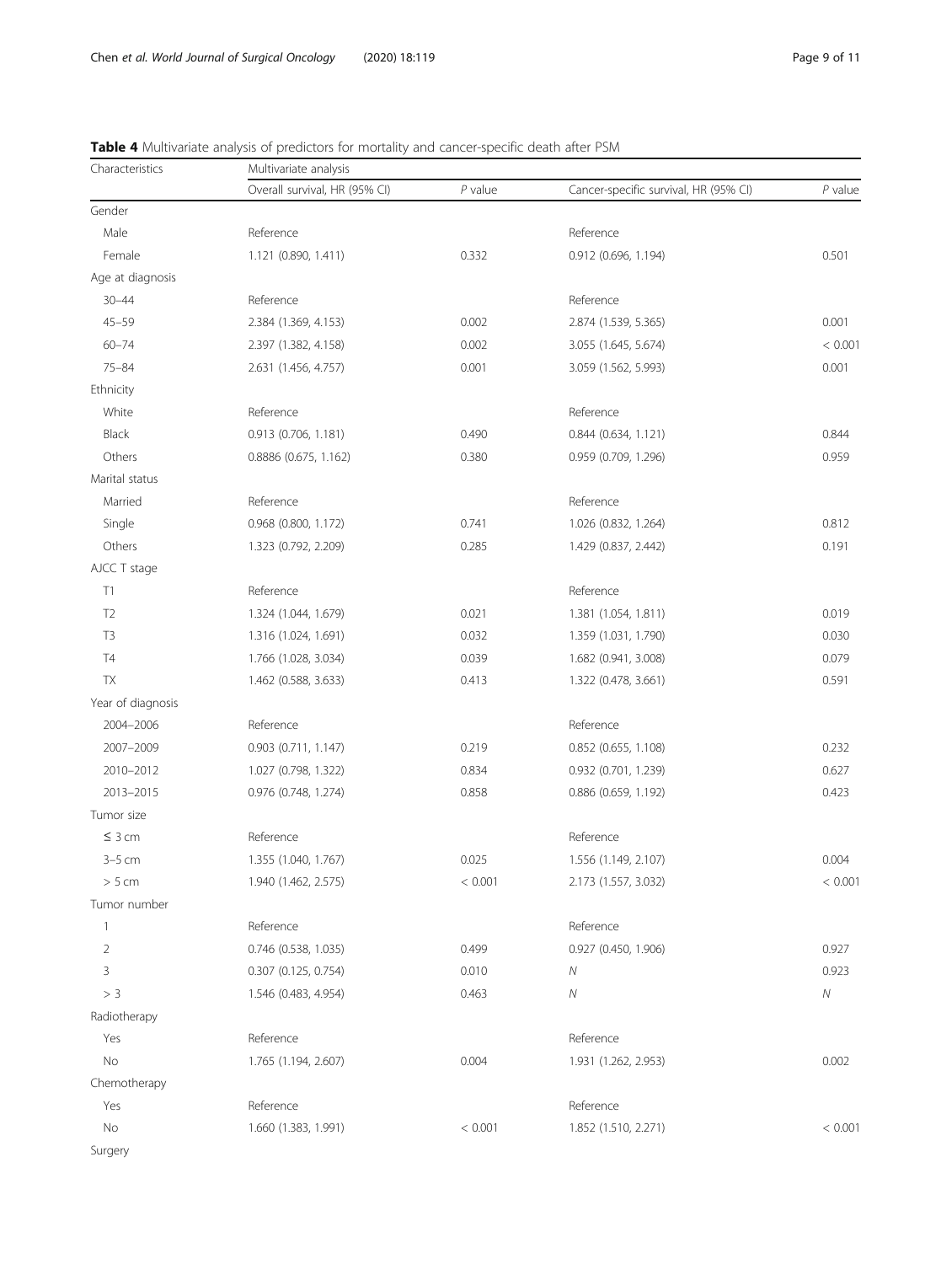| Characteristics | Multivariate analysis         |           |                                       |         |  |
|-----------------|-------------------------------|-----------|---------------------------------------|---------|--|
|                 | Overall survival, HR (95% CI) | $P$ value | Cancer-specific survival, HR (95% CI) | P value |  |
| Yes             | Reference                     |           | Reference                             |         |  |
| Νo              | 2.150 (1.750, 2.641)          | < 0.001   | 2.213 (1.760, 2.781)                  | : 0.001 |  |

<span id="page-9-0"></span>Table 4 Multivariate analysis of predictors for mortality and cancer-specific death after PSM (Continued)

longer than that of the non-surgery group ( $P < 0.001$ ), supporting the conclusion that surgical treatment for HCC patients with regional lymph node invasion could obtain a better survival benefit than non-surgical approaches.

In multivariate logistic regression analysis, age at diagnosis, year of diagnosis, AJCC T stage, tumor size, radiotherapy treatment, chemoembolization treatment, and utilization of surgery were included in the analysis to reduce mutual influence among the variables. This approach documented that non-surgical treatment was an independent unfavorable factor for OS and CSS, whether or not PSM was performed. Patients not treated with surgery would have more than 2 fold higher risk of overall death and cancer-specific death compared to patients undergoing surgery.

Liver function and physical condition of patients were not included in the current analysis as these characteristics were not recorded in the SEER database. The BCLC criteria define that patients with ECOG 1 should be classified as advanced HCC and should receive molecular targeted drugs or optimal supportive care. These patients were not included in this study, which might affect the accuracy of the results. However, patients with regional lymph node invasion were defined as having an advanced disease independently of liver function and physical condition. Thus, the study could still prove that surgery should be performed in advanced HCC patients who had good liver function and physical condition.

Although this analysis provided encouraging results, some limitations resulting from the historical design of the study should be acknowledged. First, the analysis utilized the SEER database which does not include the laboratory and imaging results; these variables might represent less precise predictors for OS and CSS. Second, selection biases may persist despite the use of the PSM model. However, PSM might be the best option to reduce selection biases since there are no RCTs or prospective studies focus on the issue presented in this analysis. Third, liver function, physical condition, whether patients received R0 resection, and that might influence the OS of patients were not incorporated in the current work, and the sample size was substantially smaller, which might lead to insufficient conclusion. Lastly, the number of invaded lymph nodules, lymphovascular invasion (LVI), and perineural invasion (PNI) which might influence the results of the study were not available and were not included in the study. Thus, we hope that

future high-quality studies can confirm the findings of this study. All in all, compared with other types of treatments, patients with advanced HCC could get a better survival benefit through surgery. Lastly, despite the inclusion of many known confounders in the analysis and use of PSM, residual confounding cannot be excluded.

## Conclusions

In conclusion, although the guidelines recommend molecular targeted drugs as the first-line treatment for advanced HCC patients, among them, patients with regional lymph node invasion might benefit more from surgery than other treatments; therefore, surgery might be a better therapy option for these patients.

#### Supplementary information

Supplementary information accompanies this paper at [https://doi.org/10.](https://doi.org/10.1186/s12957-020-01887-8) [1186/s12957-020-01887-8](https://doi.org/10.1186/s12957-020-01887-8).

Additional file 1: Figure S1. The flowchart of patients inclusion. Figure S2. Kaplan-Meier curve of overall survival and cancer-specific survival of patients; A: the overall survival of patients with liver resection and nonsurgery treatment; B: the cancer-specific survival of patients with liver resection and non-surgery treatment; C: the overall survival of patients with non-liver resection and liver resection combined with lymph nodes removed treatment; D: the cancer-specific survival of patients with nonliver resection and liver resection combined with lymph nodes removed treatment; the shaded area indicates the 95% Confidence Interval.

#### Abbreviations

HCC: Hepatocellular carcinoma; SEER: Surveillance, Epidemiology, and End Results; mOS: Median overall survival; mCSS: Median cancer-specific survival; PSM: Propensity score matching; ECOG: Eastern Cooperative Oncology Group; TACE: Transarterial chemoembolization; AJCC: American Joint Committee on Cancer

#### Acknowledgements

We acknowledged the SEER database for the provided data for the research.

#### Authors' contributions

Chuansheng Zheng and Fan Yang designed the research. Lei Chen and Tao Sun extracted the data from the SEER database. Lei Chen, Tao Sun, and Shi Chen made statistical analysis. Lei Chen, Tao Sun, Shi Chen, and YanQiao Ren wrote the manuscript. Chuansheng Zheng and Fan Yang reviewed the manuscript. The authors read and approved the final manuscript.

#### Funding

This study was supported by the National Natural Science Foundation of China (81873919).

#### Availability of data and materials

The data could be found in the SEER database ([https://seer.cancer.gov/](https://seer.cancer.gov/data/) [data/\)](https://seer.cancer.gov/data/).